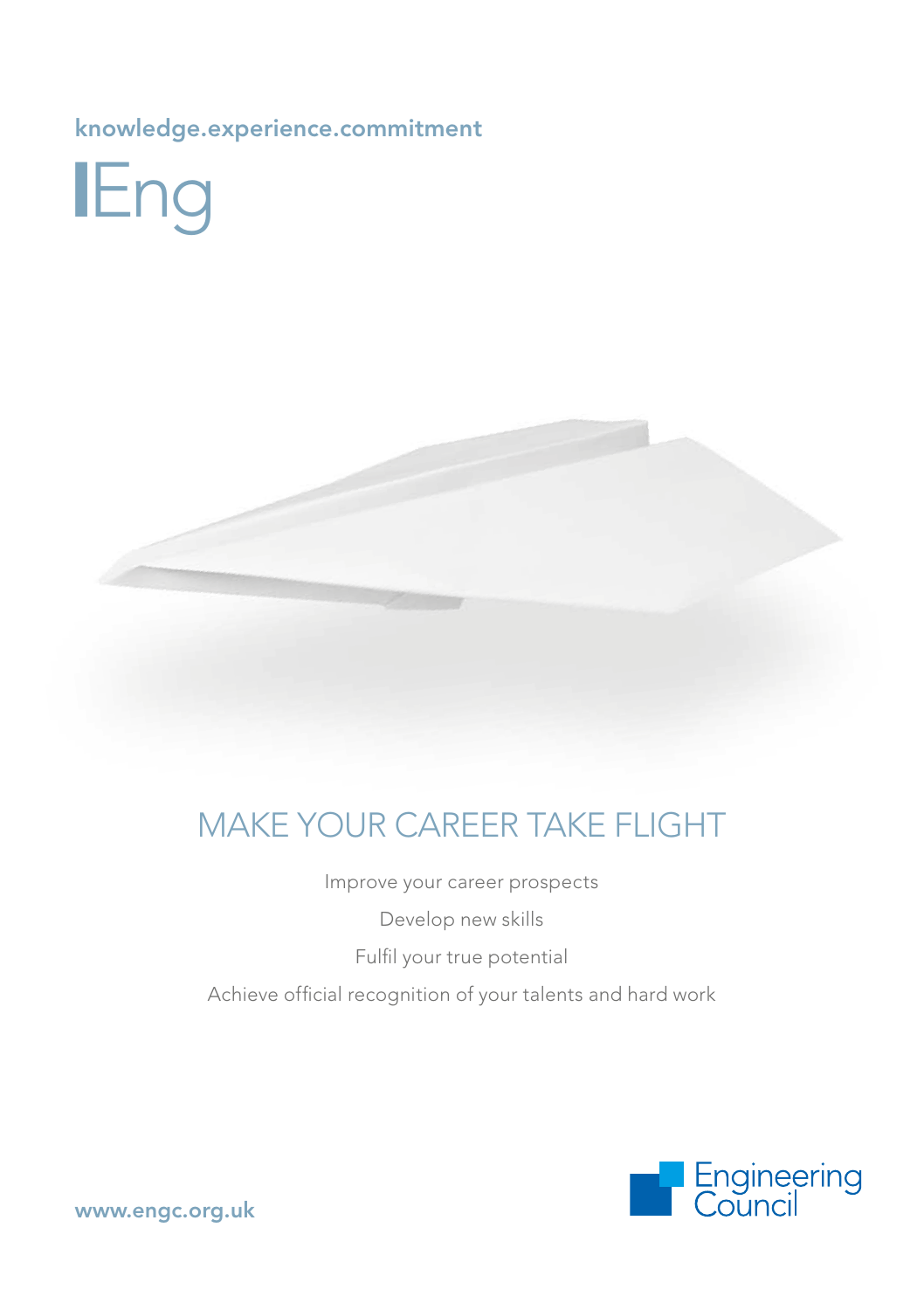# PROFESSIONAL RECOGNITION

Do you have the talent to apply technology in a practical and creative way? Do you see yourself working in an engineering role where your skills and know-how can ensure success on a daily basis? If the answer in both cases is yes, then you will also want to see your professionalism recognised – an ambition you can achieve by gaining the title Incorporated Engineer (IEng).

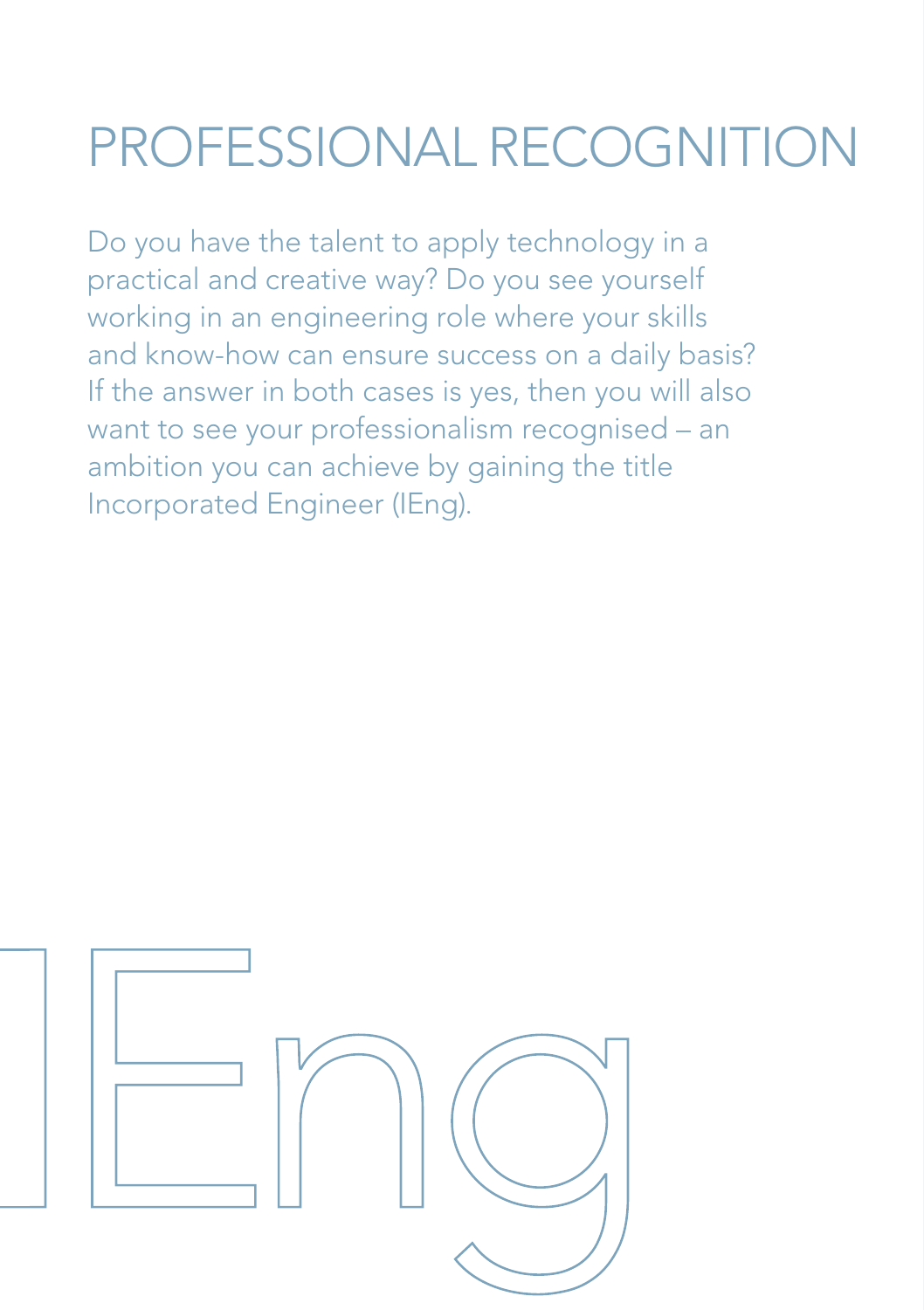## WHY BECOME REGISTERED?

The letters 'IEng' after your name mark you out as a key member of the engineering profession whose work is critical to your employer's performance and efficiency.

### These are the benefits of the status you enjoy:

• Recognition of your expertise and hard work

 And once you have gained such recognition you are unlikely to want to relinquish it. Incorporated Engineers tend to remain registered for most of their working lives.

#### • High self-esteem

 Incorporated Engineers place a high value on their award and derive a greater sense of satisfaction from it than from their other qualifications.

• Greater influence within your organisation and industry Incorporated Engineers command respect. They perform vital roles in every sector of industry, their responsibilities ranging from engineering design, manufacture and construction to system operation, maintenance and commissioning.

- Improved career prospects The IEng award demonstrates to employers that the holder has experience, drive and commitment and has fulfilled the competence requirements of an internationally recognised standard.
- Access to life-long learning Incorporated Engineers are kept fully up-to-date on the latest technological developments and are provided with many opportunities to add to their skills.

See how current Incorporated Engineers have benefited from registration – and how they achieved it: www.engc.org.uk/casestudies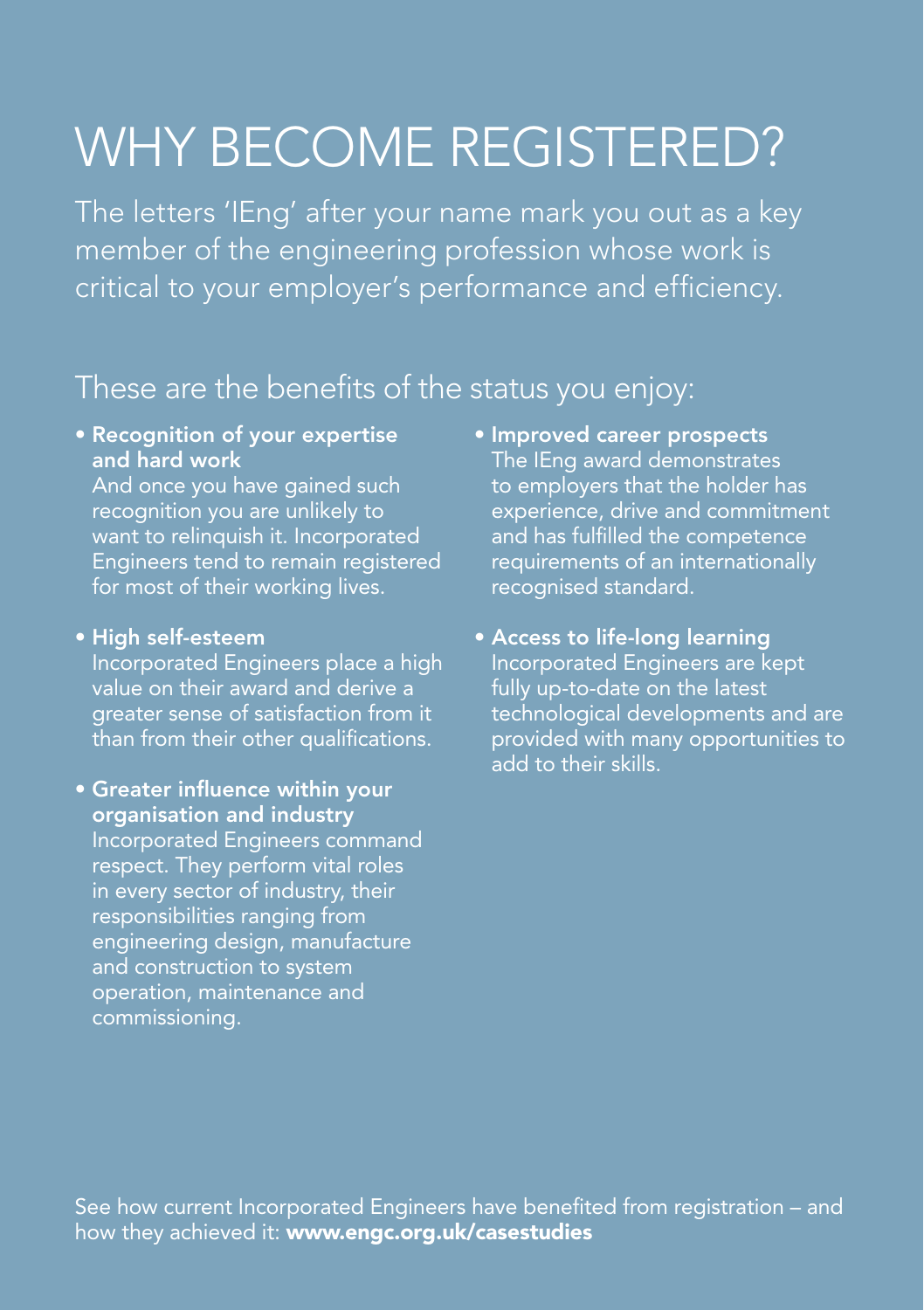

#### How you get there

If you don't already belong to an engineering institution, make joining one your first priority. The institution you choose is most likely to be one that has accredited your degree and relates to your engineering discipline or area of work. For a full list, see: www.engc.org.uk/peis 1

Follow and document your professional development – guidelines will be available from your institution. The evidence might come through your employer's training and development scheme, or from your personal record of how you gained your professional competences. Part of your professional development could also take place during formal education, including on industrial placements.

> As soon as you feel you are able to demonstrate the required competences, as set out in the UK-Standard for Professional Registration (UK-SPEC), apply for assessment by your institution.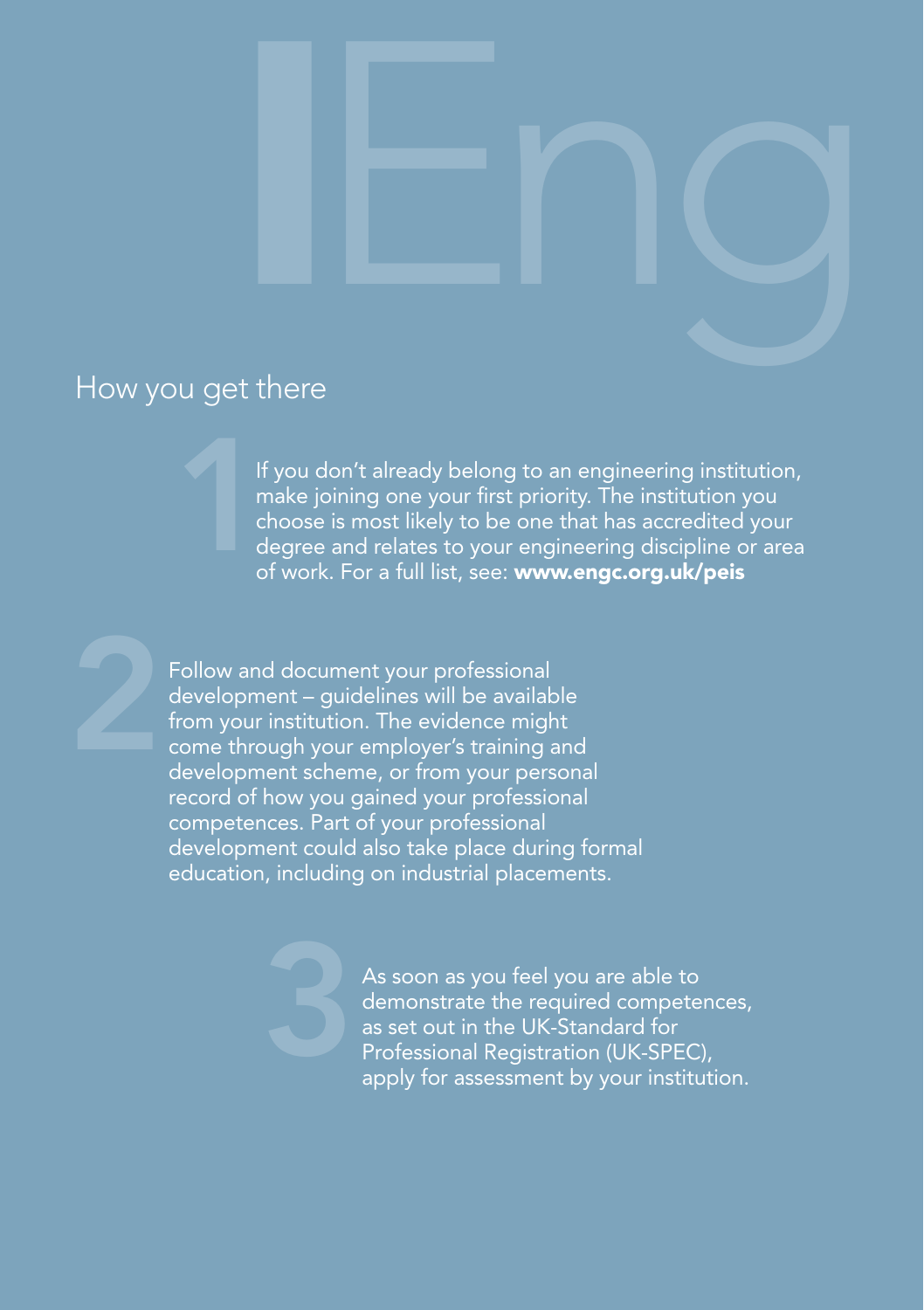# IEng knowledge.experience.commitment

#### Start early

One of the easiest routes to registration is to join an institution while a student, or soon after graduation, and follow the junior grades through to full membership and registration.

However, institution membership and registration applications are also common and welcome from those already established and working in industry.

#### **Qualifications**

The registration process can be very straightforward, especially if you have particular educational qualifications, including:

- An accredited Bachelors or honours degree in engineering or technology, or
- A Higher National Diploma (HND) or a foundation degree, plus further learning to Bachelors level.

#### *No Bachelors?*

If you have a foundation degree or a higher national qualification there are different ways in which you can meet the requirements.

Your institution may recognise work-based learning to the equivalent of Bachelors level. Alternatively, you may be able to enter a work-based learning programme which will allow you to gain a Bachelors degree while simultaneously developing the competences needed for IEng registration.

You may also wish to consider the Engineering Technician (EngTech) qualification as an interim step to IEng.

Start your journey to professional registration now: [www.engc.org.uk/](http://www.engc.org.uk/professional-registration) [professional-registration](http://www.engc.org.uk/professional-registration)